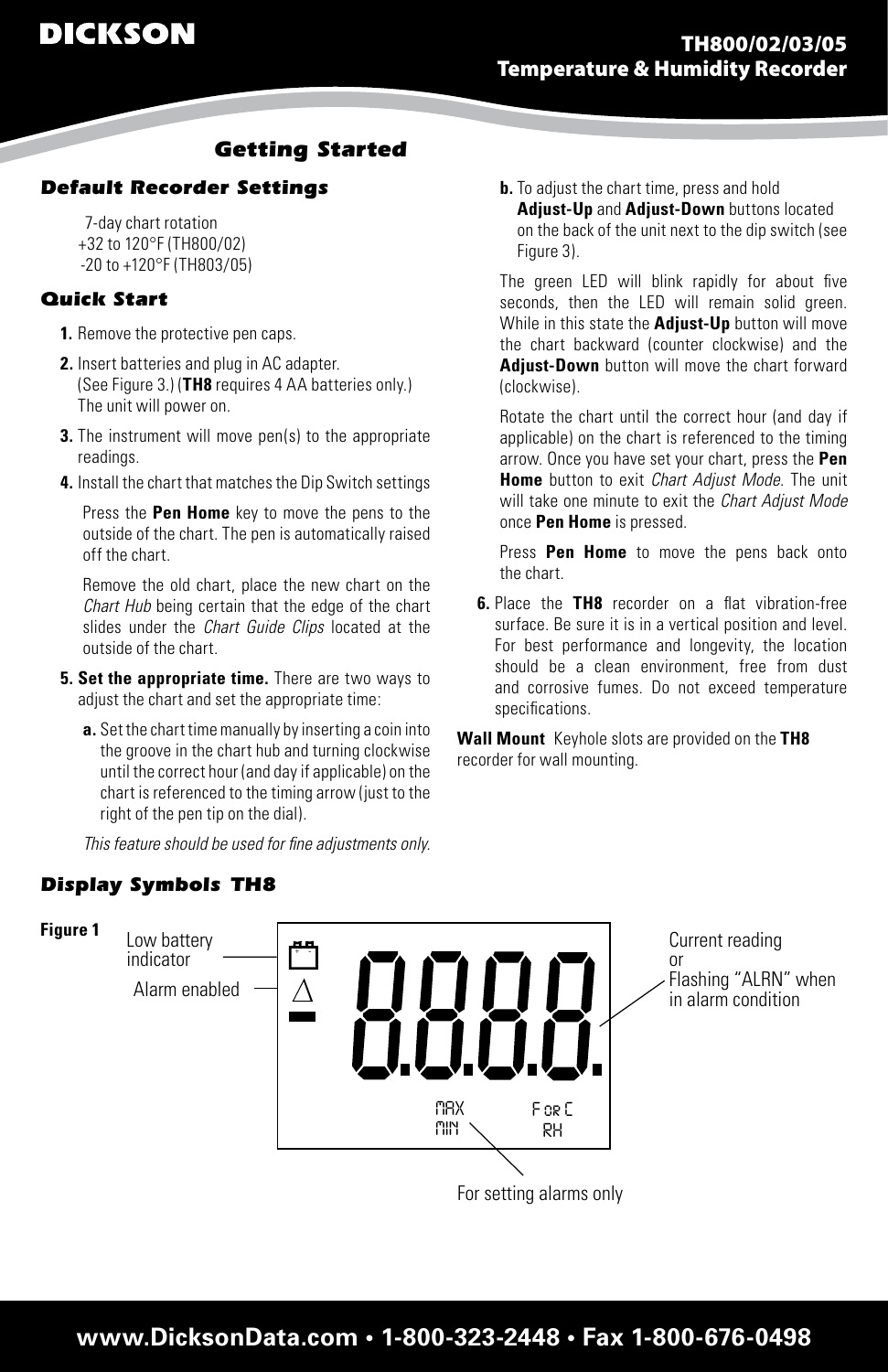## *Button Operations*



## **On/Off**

The On/Off key turns the unit on and off.

## **Pen Home (Down Arrow)**

If the pens are located on the outside edge of the chart, press the **Pen Home** to move pen(s) to recording position. If the pens are located on the chart, press the **Pen Home** key to move the pen(s) to the outside edge of the chart.

## **Alarm Optional**

Pen 1: = Red Pen

Pen 2: = Blue Pen

**1.** To set the alarm, make sure unit is on and press and hold the **Alarm** button. The LED will blink red rapidly for about five seconds, then the LED will turn solid green. Release the **Alarm** button and the LED will turn solid red. At this point the display will show "On" or "Off".

 Pressing either the **Adjust-Up** or **Adjust-Down** buttons, located on the back of the unit next to the dip switch, will toggle the alarm on or off.

**2.** Pressing **PEN HOME** will scroll to the next alarm options.

Adjust Buttons Dip Switches **Figure 3** Relay Contacts (TH805) DOWN Battery Remote<br>RH Probe<br>(TH803/0**5**)  $\circ$ Compartment î AC. à Adapter o Jack

> Pen 1 alarm minimum Pen 1 alarm maximum Pen 2 alarm minimum Pen 2 alarm maximum

Alarm "on" or "off"

**3.** In order to set pen alarm minimums and maximums, pressing **Adjust-Up** will increase the alarm value, and pressing **Adjust-Dowm** will decrease the alarm value. There is acceleration if the **Adjust-Up** button is held down.

Repetitively pressing the **Pen Home** button will scroll through the five options until the alarm button is pressed to exit from alarm adjust. Each press of the **Pen Home** or **Alarm** button will store the new settings. The unit will take one minute to exit *Alarm Set Mode* once the **Alarm** button is pressed.

**4.** If the alarm is triggered, the LED will show as solid red and the alarm will sound. Pressthe **Alarm** button to silence the audible alarm.

## *Alarm Relays*

The SPST 24V 500mA relaycontacts are normally open and will close on alarm conditions when the alarms are enabled. Relay contacts are always functional when the alarm is enabled. The relay will close only during minimum and maximum alarm conditions. Two pen models have 2 sets of relay contacts which operate independently. Relays will not operate under battery only power conditions.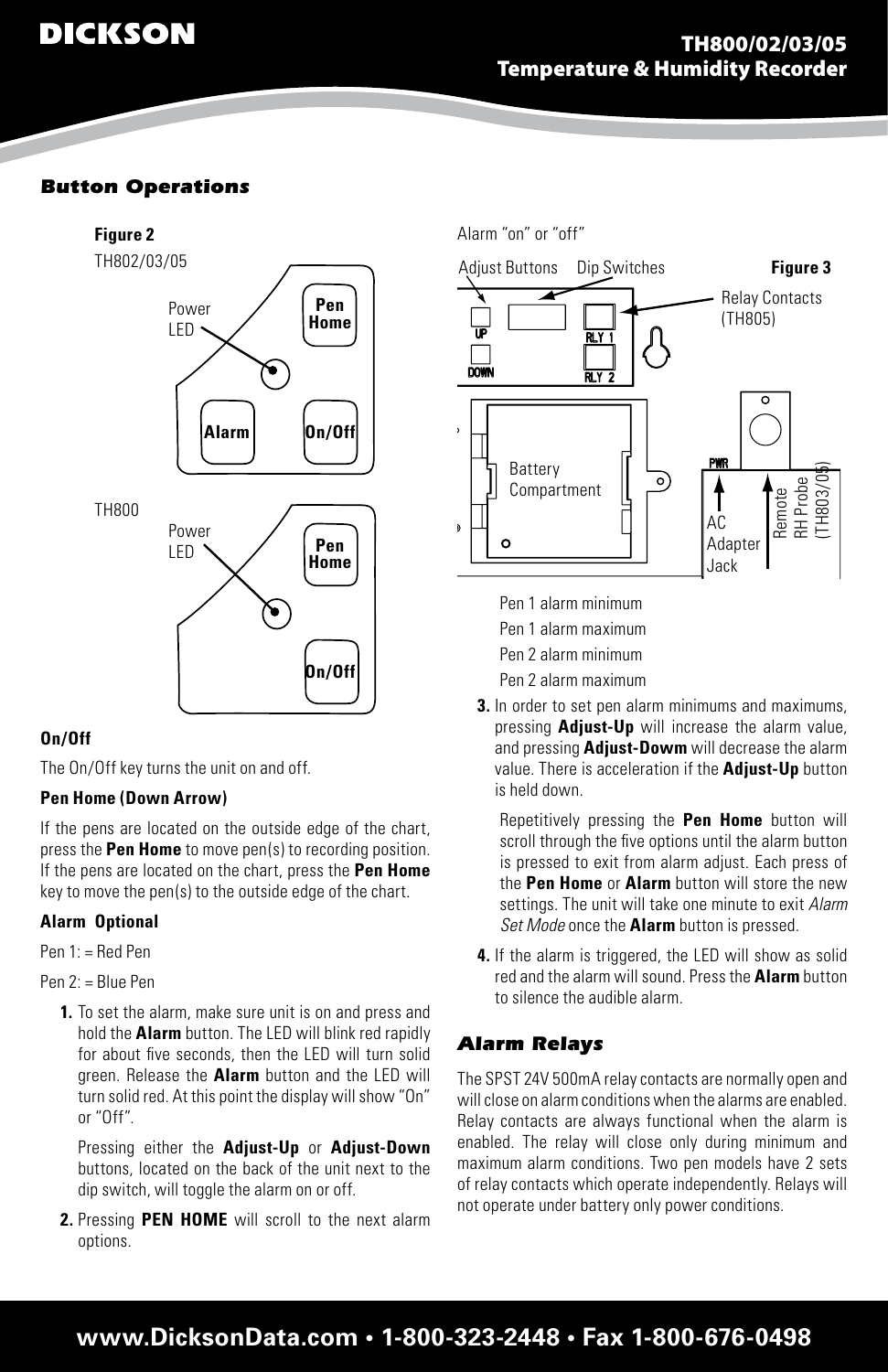## *Dip Switch Setup*

To set up the **TH8** recorder for your specific application, you might need to change some of the "Dip Switches". The Dip Switches are located on the back of the unit. (Figure 3)

Use a pen or small screw driver to flip the switches. *Remember to install the correct chart to match the corresponding Dip Switch setting.*



### **Dip Switches for Ranges**

| <b>TH8 Dip Switch Setting</b><br>Up=On Down=Off                             |                   |   |   |   |   |   |   |
|-----------------------------------------------------------------------------|-------------------|---|---|---|---|---|---|
| Switches 1-6                                                                | <b>For Model</b>  |   |   |   |   |   | ĥ |
| 7-Day                                                                       | All Models        | D | D |   |   |   |   |
| 24-Hour                                                                     | All Models        | D | U |   |   |   |   |
| 31-Dav                                                                      | TH802/03/05       | U | Π |   |   |   |   |
| RH                                                                          | <b>All Models</b> |   |   |   |   |   | D |
| Dew Point                                                                   | All Models        |   |   |   |   |   | U |
| -20° to 120°F                                                               | All Models        |   |   | D | n | n |   |
| 40° to 110°F                                                                | TH802/03/05       |   |   | D | n | Ш |   |
| 0° to 200°F                                                                 | TH803/05          |   |   | D | Ш | Ш |   |
| $-20^\circ$ to $50^\circ$ C                                                 | All Models        |   |   |   | п | n |   |
| $5^\circ$ to 40 $^\circ$ C                                                  | TH802/03/05       |   |   | Ш | Ш | D |   |
| Remember to install the correct chart to match corresponding switch setting |                   |   |   |   |   |   |   |
| <b>DICKSON</b> • Addison, IL • www.DicksonData.com                          |                   |   |   |   |   |   |   |

**Note:** TH800 -On Dip Switch label -20 to 120°F = +32 to 120°F and -20 to  $50^{\circ}$ F = 0 to  $50^{\circ}$ C

#### **Recording Time**

All the TH8 recorders feature user selectable recording times.

| 24-hour all models   | #1 down |
|----------------------|---------|
|                      | #2 up   |
|                      | #1 down |
| 7-day all models     | #2 down |
|                      | #1 up   |
| 31-day (TH802/03/05) | #2 up   |

#### **Temperature Ranges**

|                          | #3 down |
|--------------------------|---------|
| $-20$ to $+120$ °F       | #4 down |
|                          | #5 down |
|                          | #3 down |
| +40 to +110 $\degree$ F  | #4 down |
|                          | #5 up   |
|                          | #3 up   |
| $-20$ to $+50^{\circ}$ C | #4 down |
|                          | #5 down |
|                          | #3 up   |
| +5 to +40 $^{\circ}$ C   | #4 up   |
|                          | #5 down |
|                          | #3 down |
| $0 - 200$ °F             | #4 up   |
|                          | #5 up   |

## **RH/Dew Point**

Dip switch #6 allows you to select whether RH or dew point is recorded by the blue pen and shown on the display for the models with displays. (The red pen always records temperature.)

| RH        | $#6$ down |
|-----------|-----------|
| Dew Point | #6 up     |

**Note:** When the blue pen is recording dew point, the reading indicates the temperature at which dew will form or frost point, so you should use the temperature scale on the chart to read dew point.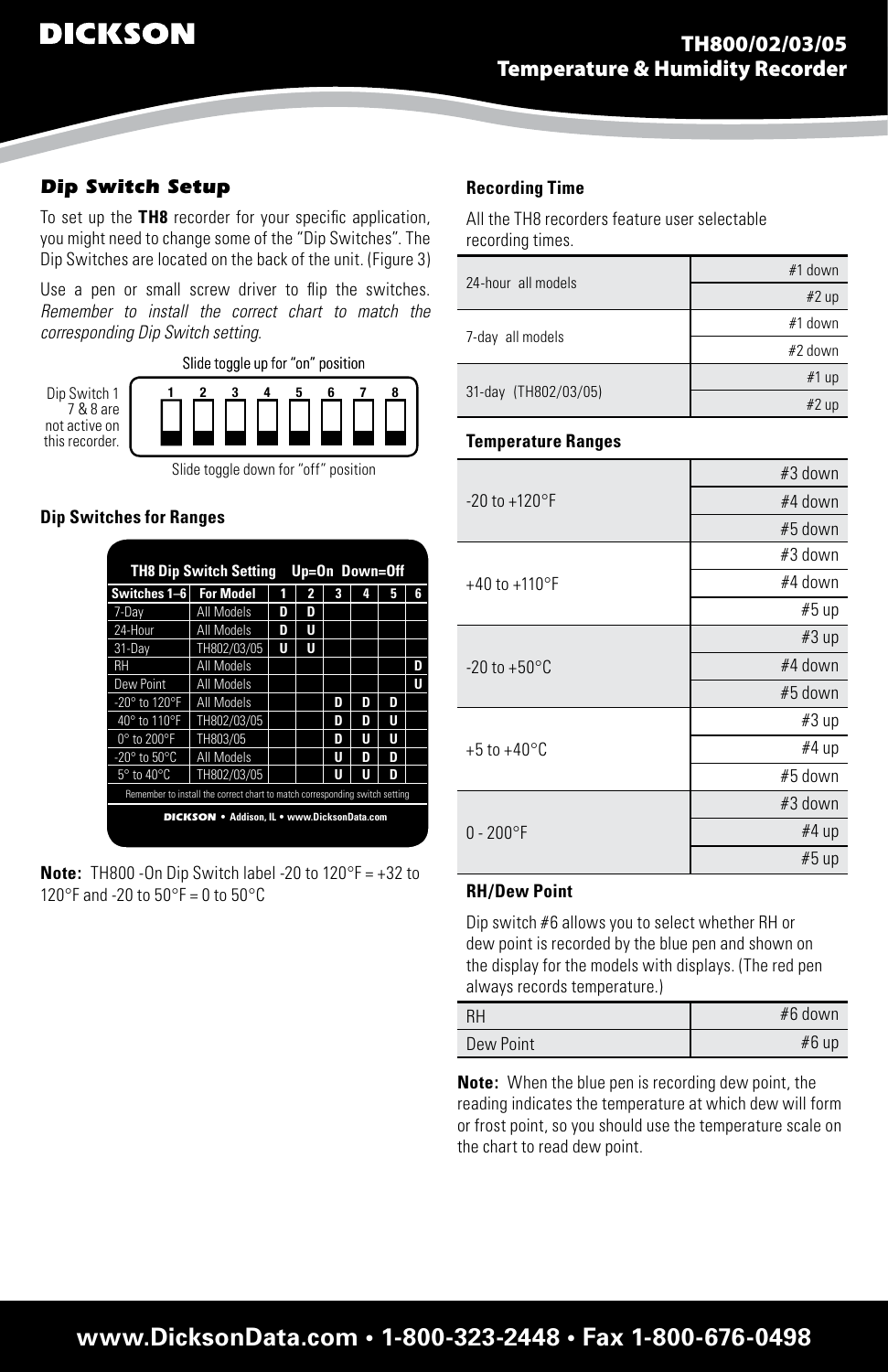### *Power*

The **TH8** operates on AC power with an optional 4 AA battery backup. Depending on chart rotation selected and model; battery backup will last

### **TH802/03/05**

24-Hour Chart Rotation = 1 Day Backup

7-Day Chart Rotation = 2 Day Backup

31-Day Chart Rotation = 1 Week Backup

**Note:** Alarm and relays will not operate under battery only power.

#### **TH800**

*At 70°F* 

24-Hour Chart Rotation = 1 Month

7-Day Chart Rotation = 6 Months

#### *At 32°F*

24-Hour Chart Rotation = 3 Weeks

7-Day Chart Rotation = 4 Months

**Note:** (Unit should not be placed in an environment below 32°F)

#### **LED Indicators**

- AC Power with battery backup–Solid green
- AC Power with low battery or no battery–Blinks red
- Battery only-Blinks green
- Battery only (Low battery)-Solid red

**Note: TH800** operates on battery only and will blink one time every minute to conserve battery life.

## *CALIBRATION*

Your instrument was carefully tested and calibrated before being shipped from the factory. For greatest accuracy, we recommend factory re-calibration every 6–12 months. Call customer service at (630) 543-3747.

If you wish to do calibration yourself, follow these procedures.

**1.** To activate Calibration Mode, turn the unit on and press and hold both the **On/Off** button and the **Adjust-Down** button (making sure to press the **Adjust-Down** button first so the unit will not turn off). The LED will blink in amber rapidly for about five seconds, and turn solid green. Release the **On/Off** button and the **Adjust-Down** button. The

LED will then blink amber at which point only the pen being adjusted will show on the display.

- **2.** To raise the unit of measurement, press the **Adjust-Down** button. To lower the unit of measurement, press the **Adjust-Up** button. **Pen home** switches between the red and blue pens on a two-pen unit and stores the current adjustment value.
- **3.** When calibration is complete, press the **On/Off** button. Calibration is stored in memory even after you turn the unit off. User calibration information will not be lost if AC power fails.

**Note:** After two hours, if no buttons are pressed, the unit will time out of user calibration and resume normal operation. The user calibration is stored separately from the factory calibration. If you wish to cancel out your usercalibration,simply enter *Calibration Mode* and toggle through the steps without adjusting displayed readings. Exit by pressing the **On/Off** button. You have now restored factory calibration.

**Note:** It is recommended that you use a controlled chamber when calibrating temperature and humidity. Calibrating in an open room is not recommended as humidity can vary greatly within a very small area.

## *NEED TO KNOW*

### **TH800 Pen Movement**

The pen movement for the **TH800** is slower than on the AC powered models in order to conserve battery power. In 24-hour mode the pen will move every 1 minute and 30 seconds. In 7-day mode the pen will move every 8 minutes and 30 seconds.

The recorder takes temperature readings every 50 seconds. An average of the readings taken between pen movements is what is drawn on the chart.

### **Pen Adjust**

Pen adjust may be needed if the pen(s) and display do not match.

**1.** While the unit is on, press and hold both the **Pen Home** button and the **On/Off** button (making sure to press the **Pen Home** button first so the unit will not turn off). The led will blink rapidly between amber and green for about five seconds. The LED will then turn green. Release the **Pen Home** and **On/Off** buttons. The LED will flash amber and green for one second and the LED will turn off.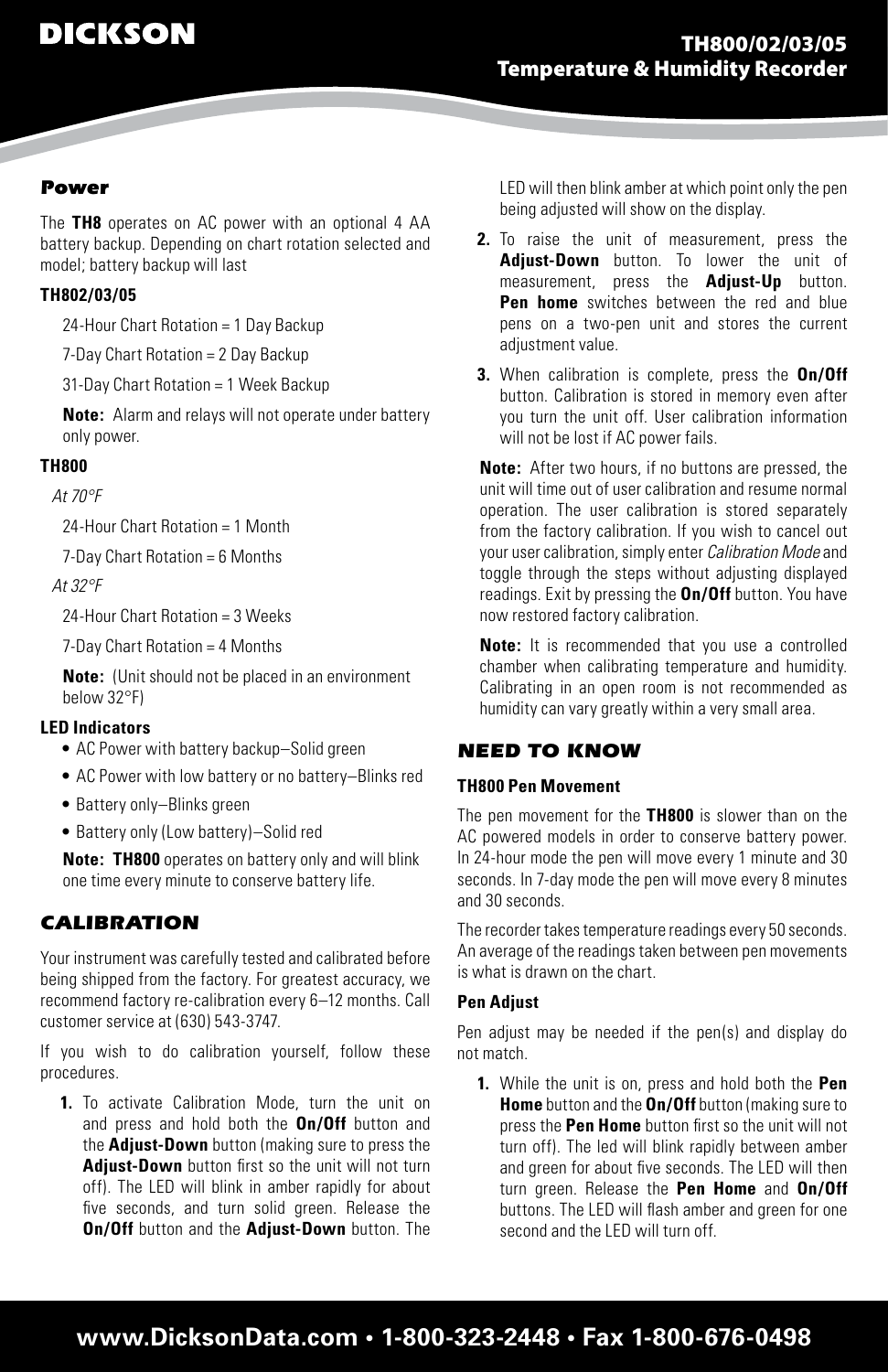**2.** Both pens will move to the outer edge of the chart, and then the shorter red pen will move to the current position. Use the **Adjust-Up** and **Adjust-Down** buttons to move the pen to the maximum temperature line on the chart. Once the shorter red pen is set, the **Pen Home** button will move the shorter red pen to the outer edge of the chart and the longer blue pen will move to its current position. The **Adjust-Up** and **Adjust-Down** buttons will adjust the longer blue pen position. Once the pen is set, the **Pen Home** button will move the longer blue pen to the outer edge of the chart and the shorter red pen will move to its new position. Each time pen home is pressed the two pens will switch positions (moving the most recently adjusted position) until the **On/ Off** button is pressed to exit pen adjust mode.

**Note:** Pressing the **On/Off** button will exit the adjustment and return the unit to normal operation. Each time the **Pen Home** or **On/Off** button is pressed, the adjustment currently in progress will be stored. The unit will take one minute to exit *Pen Adjust Mode* once the **On/Off** button is pressed.

## *TROUBLESHOOTING*

#### *Why isn't the chart keeping time or running slow?*

- The chart may be "hung up" or restricted, possibly caused by a rip on the outer edge of the chart or the chart hub, or the chart may be caught between the arm and pen arm platform.
- Incorrect chart installed for the selected chart speed.

#### *Why did the chart stop turning?*

- Chart hung up or restricted, (ripped chart)
- Unit may be "locked up"? This can be confirmed by pressing any of the buttons on the keypad. If the unit is locked up there will be no response to button presses and the Chart Recorder may appear to be working, but the readings won't change. Also, the chart will not rotate. Remove power and battery, and then re-power.

#### *Why don't the display and chart match?*

- Dip switches are set for a specific range, but using chart for another range, or vice versa.
- Pen(s) not inserted on pen arm(s) all the way
- • To adjust pen to match chart see **Pen Adjust** in the *Need to Know* section of this manual. **Note: TH800** does not have a display.

#### *Why does calibration seem to be off?*

- What is the tolerance of the unit it's being compared to?
- It's ok if the unit is within the sum of the two tolerances.
- • Has an outside calibration house attempted calibration? It may not have been adjusted properly.
- Walk through calibration adjustment, found in the manual

#### *Why won't the battery backup work?*

- Are there good batteries in the Chart Recorder?
- Keep in mind that battery backup varies significantly depending on temperature, pen movement and chart rotation speed.
- If there was a momentary power outage (brown out), the unit may not have had enough time to recognize this and switch to *Battery Mode*. (The Chart Recorder may lock up or shut off in this situation) This situation may also occur if the unit is plugged into an outlet that shares the circuit with other machinery that has phase motors or compressors that cycle periodically. As these other machines cycle, they momentarily have a high current draw, therefore drawing from the unit. **Note: TH800** does not have a battery backup.

#### *Why won't the chart recorder respond to changes?*

• Is the unit "locked up"? This can be confirmed by pressing any of the buttons on the keypad. If the unit is locked up there will be no response to button presses and the unit may appear to be working, but the readings won't change. Also, the chart will not rotate. Remove power and battery, and then re-power.

#### *Why won't the unit power up?*

• Remove the batteries and power adapter for a minute or two, this will reset the unit. The unit should respond when the adapter is plugged in.

#### *Warranty*

Dickson warrants that this line of instruments will be free from defects in material and workmanship under normal use and service for a period of twelve months after delivery.

This warranty does not cover routine calibration and battery replacement.

For *Specifications* and *Technical Support* go to www.DicksonData.com